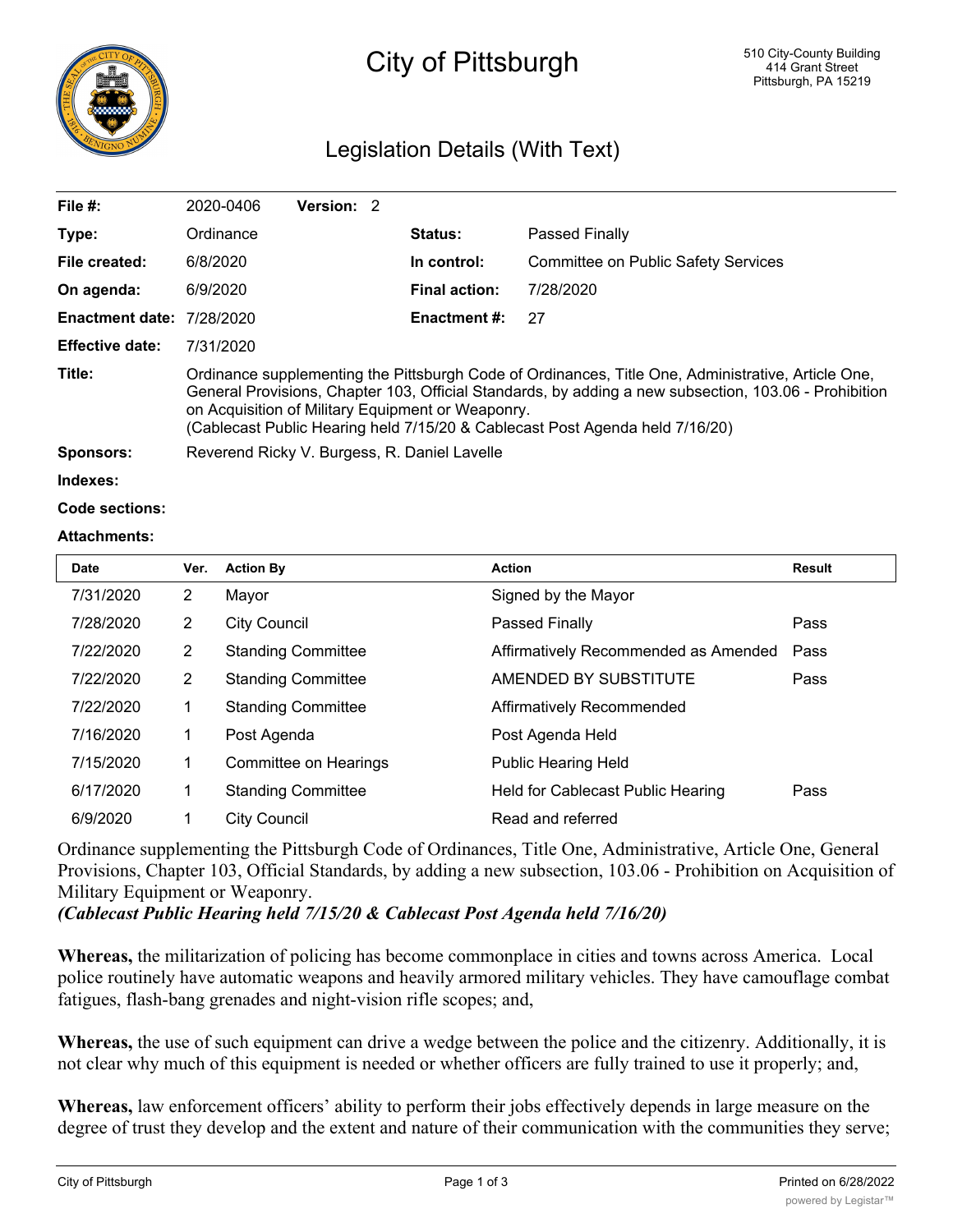#### **File #:** 2020-0406, **Version:** 2

and,

**Whereas,** the more that military equipment, tactics, and culture infiltrate police departments, the more officers risk developing a combat mindset and the harder community-based policing becomes; and,

**Whereas,** Pittsburgh City Council originally took this issue up in the fall of 2014; and,

**Whereas,** subsequent to that action, then-President of the United States Barack H. Obama, on January 16, 2015, signed Executive Order 13688, which established the Law Enforcement Working Group ("LEWG"), charged with identifying *"actions that can improve Federal support for the appropriate use, acquisition, and transfer of controlled equipment by State, local, and Tribal law enforcement agencies (LEAs).*"; and,

**Whereas,** President Obama's LEWG recommended, among other things, that "the military be prohibited from transferring certain equipment, such as camouflage uniforms, high-caliber weapons, grenade launchers, and armored vehicles, with additional controls placed on the transfer of other equipment."; and,

**Whereas,** President Obama's acceptance of the LEWG's recommendations rendered the passage of Council Bill 2014-1155 unnecessary; and,

**Whereas,** recent events, both here in Pittsburgh and around the nation, where innocent citizens, residents and visitors were treated to military-style police tactics, possibly in violation of their civil and constitutional rights requires that Council re-evaluate that position; and,

**Whereas,** in doing so, Council has discovered that, on August 27, 2017, Executive Order 13809 was signed, revoking Executive Order 13688, restoring the military's ability to transfer weapons of war to local law enforcement agencies; and,

**Whereas,** it has become clear that the Council must act locally to prohibit this practice; and,

**Whereas,** the Department of Defense, through its surplus programs, has armed and continues to arm local police forces with assault rifles, personnel carriers and other ordinance; and,

**Whereas,** the citizens of Pittsburgh do not wish to see incidents happen here as they have happened in other places in the nation; and,

### **BE IT THEREFORE RESOLVED THAT THE COUNCIL OF THE CITY OF PITTSBURGH DOES HEREBY ENACT AS FOLLOWS:**

**Section 1:** The Pittsburgh Code of Ordinances, Title One, Administrative, Article One, General Provisions, Chapter 103, Official Standards, is hereby supplemented as follows:

**§ 103.06 - Prohibition on Acquisition of Military Equipment or Weaponry.**

Except by express legislative authorization of the Council of the City of Pittsburgh, the City shall not acquire, as purchaser, receiver, lessee or grantee from the United States Department of Defense, the United States Law Enforcement Support (LES) Program, or from any other source the following items for use by employees of the Bureau of Police in the application of law enforcement:

a. Weaponized aircraft;